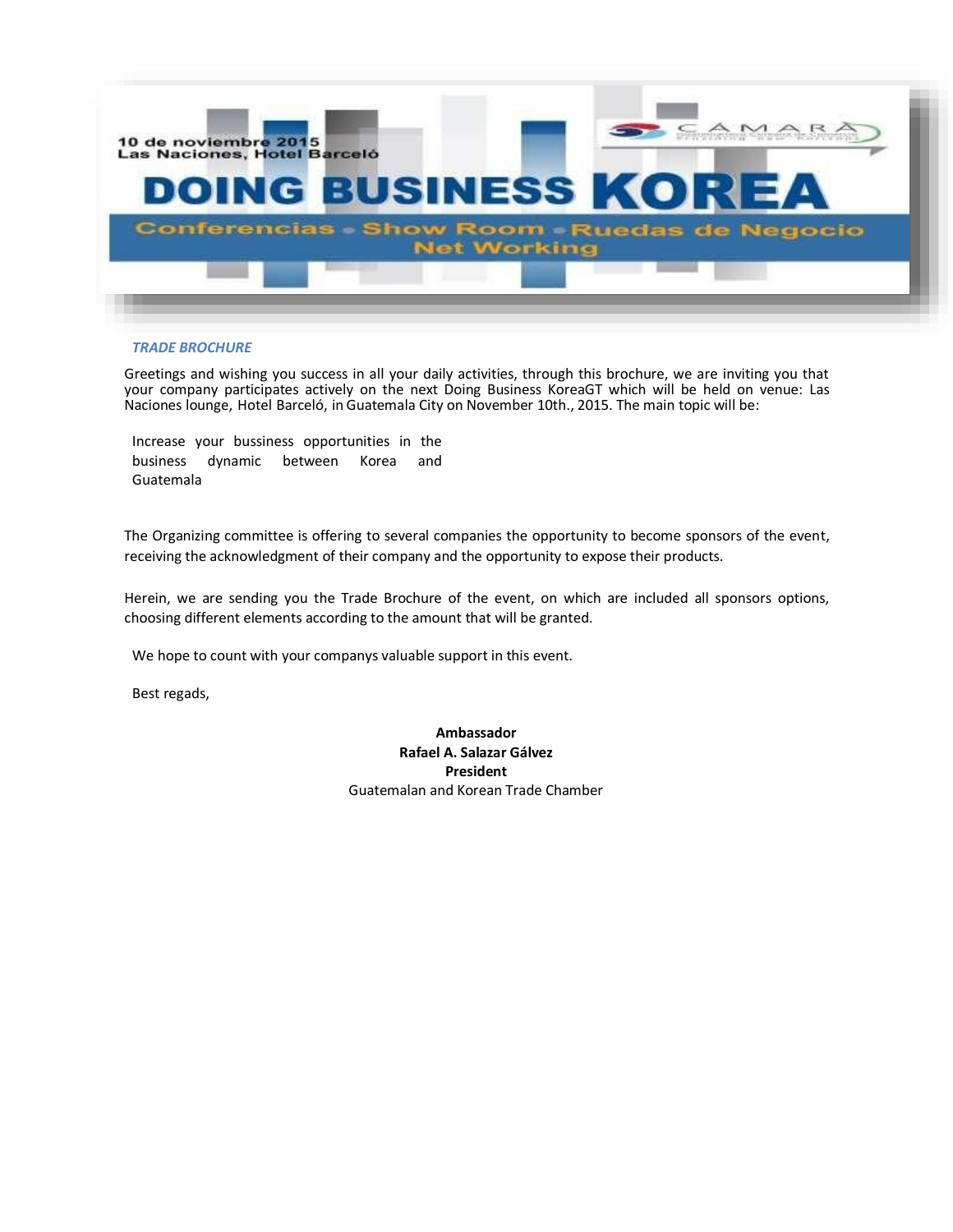

#### Doing Business KoreaGt 2015

Increase your bussiness opportunities in the business dynamic between Korea and Guatemala

Trade between Guatemala and Korea is greater than 1600 million dolars per year. On the previous years the bilateral business have increased broadly with new products and services. Now, more than 300 Guatemalan and Korean companies have presence on common markets and are willing to increase their trade bonding. At government level, A Free Trade Market is being negotiated between Korea and CentralAmerica which will increase in a short term, the dynamic of businesses, so is the precise moment for your company to have presence on the biggest trade event of the year: Doing Business KoreaGt.

#### *Why should you be interested?*

The participants (sponsors, stands and participants) from the event Doing Business KoreaGt, will have the opportunity to count with a branding presence of their products and services before a selected group, related to the business between Guatemala and Korea. In the event, more than 100 companies will participate related to the bilateral trade,that are interested to increase their business volumen through business rounds, conferences, trade fairs and networking.

#### *Event*

- × Date: November 10th., 2015.
- × Venue: Las Naciones lounge, Hotel Barceló

*Objectives*

 $\times$  Interact with more than 100 companies related to business between Guatemala and Korea.

- $\times$  Reach a volume of business expectation at least of USD 10 millons.
- × Spread important topic of bilateral trade: technology, equipment, health, food, environment and clothing.

#### *Visitor Profile*

Business man and women oriented to international business exchange (investment, exportation, importation, services and representation); with interest or experience in Asia, specially South Korea.

#### *Who is organizing the event?*

The organizing committee is the Guatemala and Korea Trade Chamber and Koica Alumni Guatemala.

#### *Binational Trade*

The South Korea market is almost 50 million people with high acquisitive power. They lead technological industries and equipment with worldwide companies of products such as: semiconductors, mobiles, ships, metals, automobiles, among others. On 2014, Guatemala has exported to Korea, USD 439.1 millions, mainly agricultural products, but as well new products as recycling and minerals.

Guatemala is the biggest market of exportation of Korea in the region, and it is the strategic point to search new markets in the centroamerican area. The country imports from South Korea, mainly derivates of oil, vehicles, textile, equipment and electronics. On 2014, the imports from that Asian country added USD 1,168.2 millions.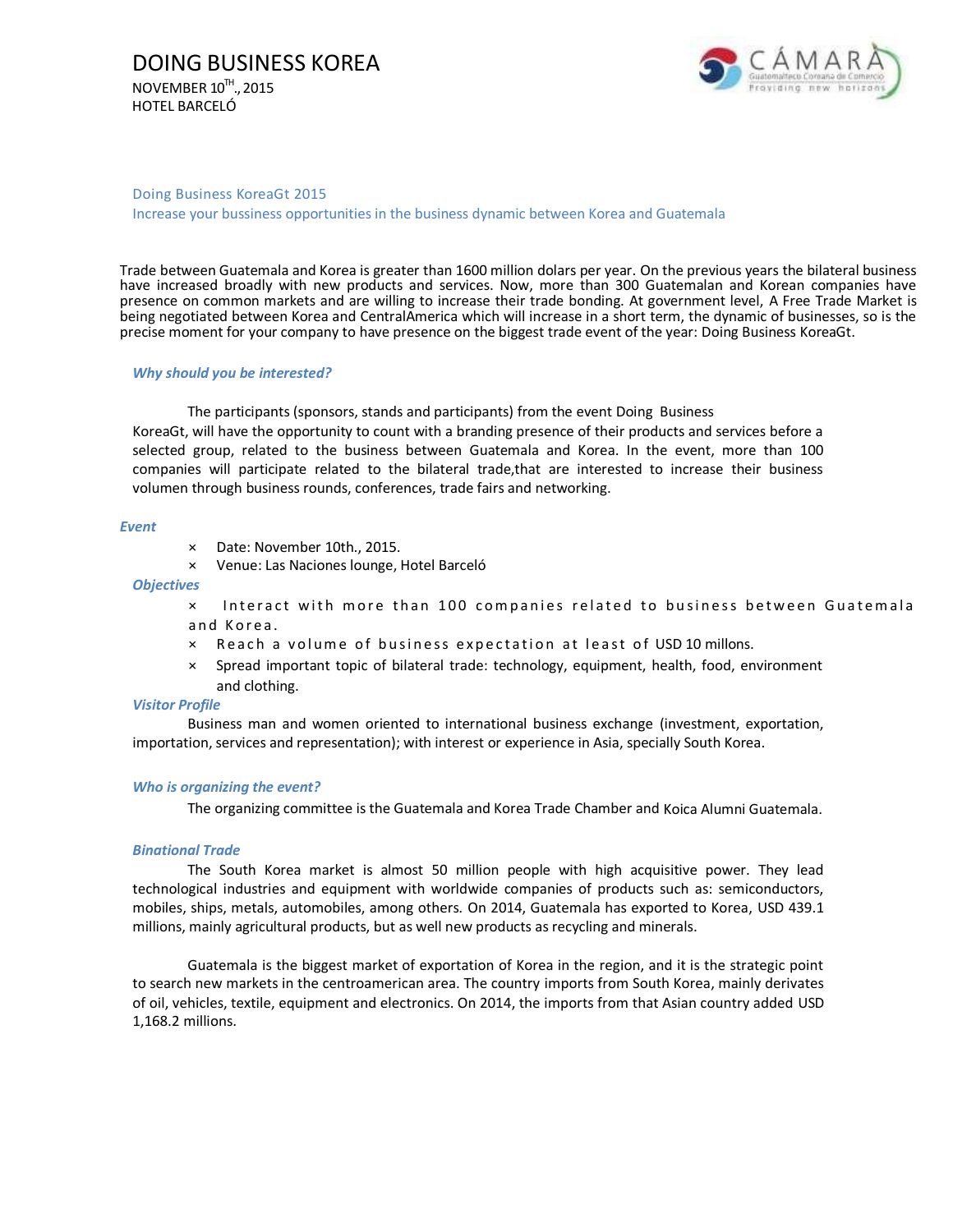### DOING BUSINESS KOREA NOVEMBER  $10^{\text{Th}}$ ., 2015 HOTEL BARCELÓ *Business Categories:*





Health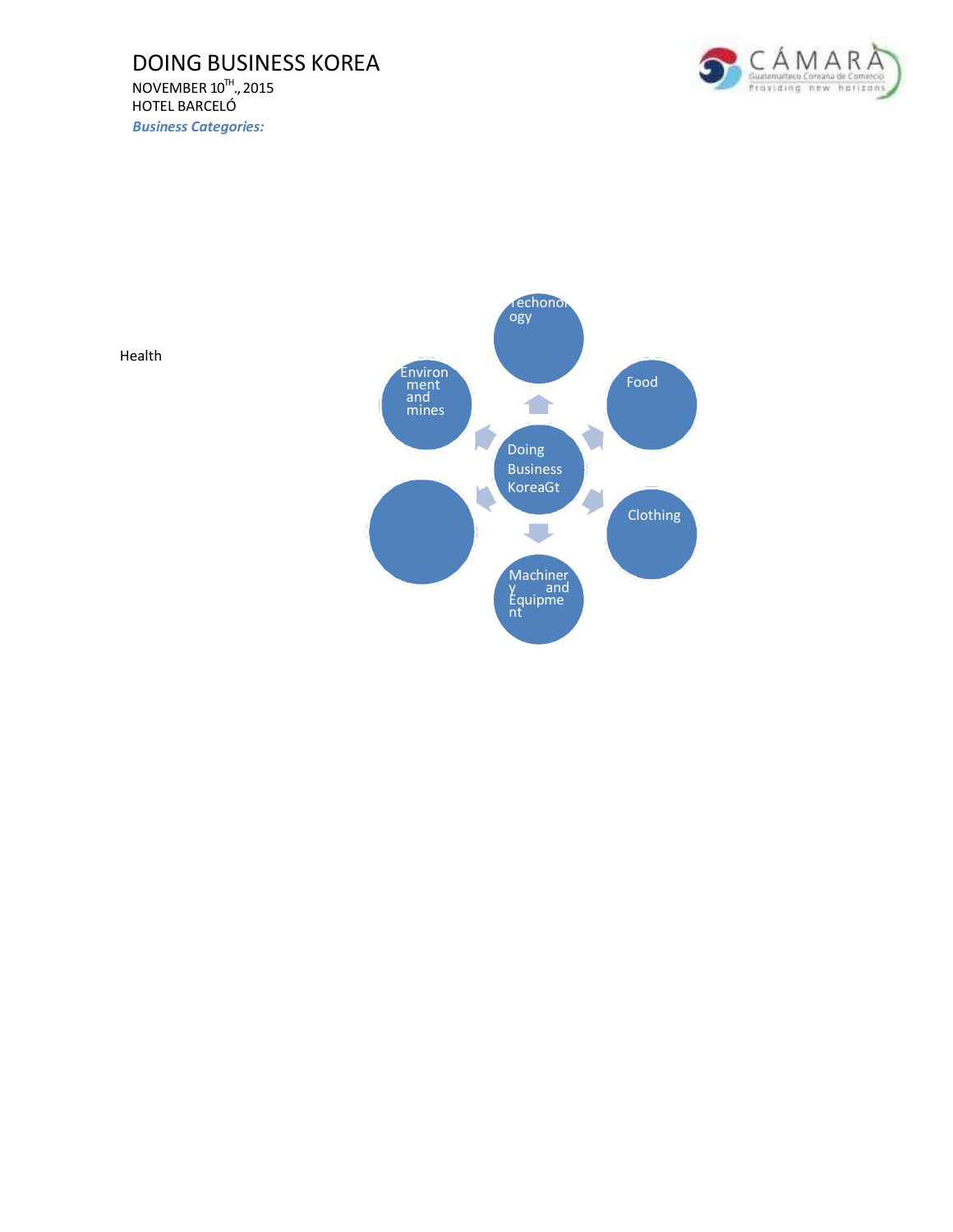

#### *Conferences Topics*

- 1. South Korea and Guatemala: Market Profile and its opportunities
- 2. Business between Guatemala and Korea: A story to tell
- 3. Korea, a development example
- 4. Technological progress offered by Korea
- 5. Food and beverages, an emerging market.
- 6. Mining experience between Guatemala and Korea.
- 7. The development of the textile industries.
- 8. Panel: Doing Business Korea: a working building

#### GENERAL INFORMATION FOR SPONSORS

The organizing committee of DOING BUSINESS KOREA GT is offering to several companies the opportunity to become sponsors of the event, receiving the acknowledgment of their company and the opportunity to expose their products.

In the next list several options of sponsorship are mentioned, which can be selected from different elements according to the amount that will be granted. If a sponsor wishes to organize a previous event, during or after the Congress, he/she will need the approval of the Organizing Committee. The sponsors can´t organize a parallel event to the encounter. All sponsors will be treated with the principle "the first one that arrives, the first one who picks".

At the reservation moment of your sponsorship or trade space, we will be sending you a Manual, which the dates and payment are specified, as well all the information regarding settings, etc.

#### SPONSORSHIP OPTIONS

Your company has been invited to apply to different sponsorship opportunities, the sponsors will be announced in the future publicity and the final program. The options that are available are the following:

- Platinum VIP
- · Diamond
- · Gold
- · Trade Spaces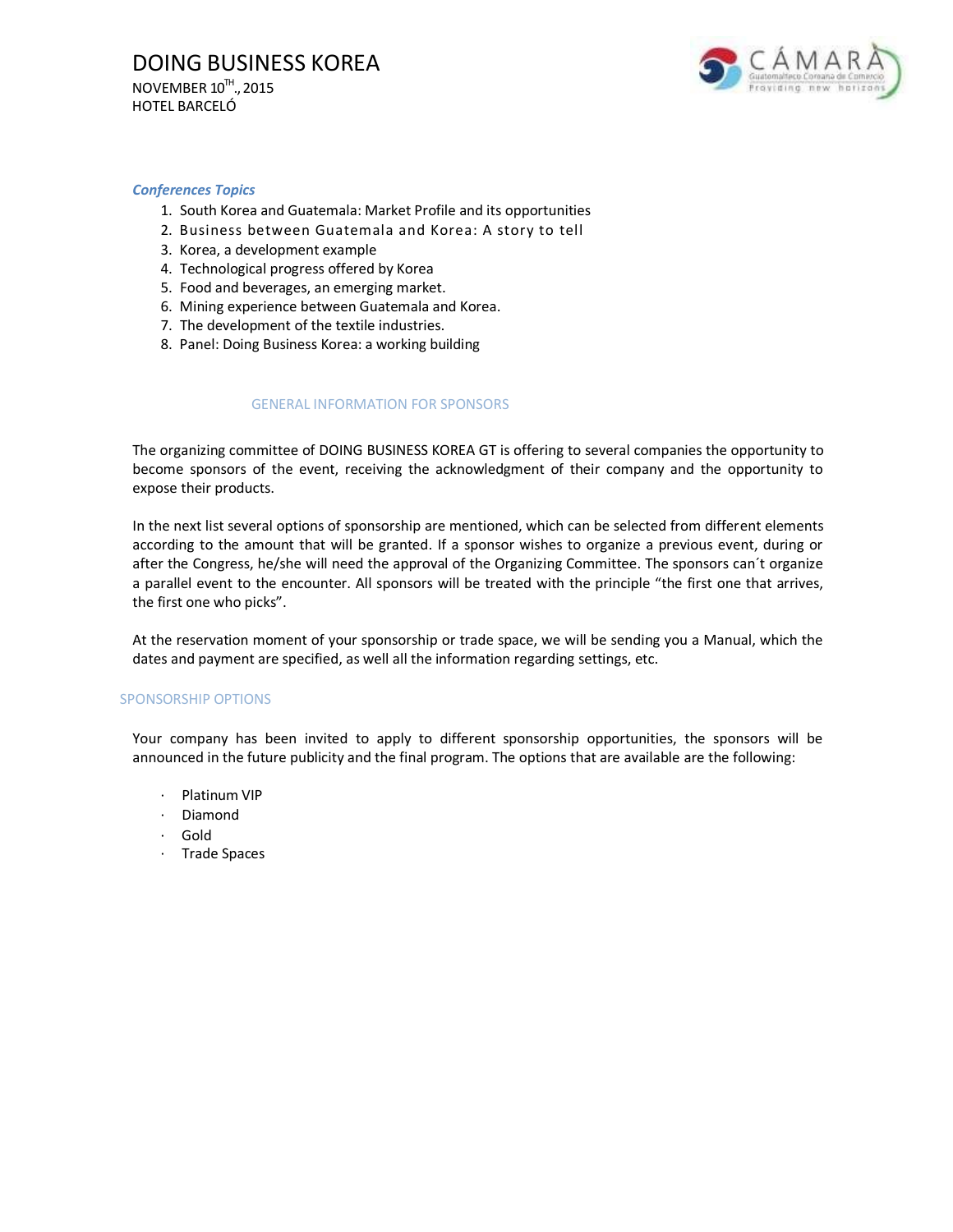## DOING BUSINESS KOREA

NOVEMBER  $10^{\text{Th}}$ ., 2015 HOTEL BARCELÓ



# **PLATINUM VIP**

(3 available sponsorships)

This exclusive sponsorship includes:

- **Opportunity to lecture a conference within the scientific program of the event**
- **Closing cocktail sponsor .**
- **Image of your company on the screens at the conferences.**
- **Opportunity to screen a video of your company (2 minutes) withing the day´s program, it will be screened two times during the event.**
- **T r a d e s p a c e o f 3x2 meters at the Platinum area.**
- **Logo of your company in the participants tags**
- **Advertisement of one page 5.5"x8.5" full color in the Program of the Congress**
- **7 registrations to the Congress**

**Investment Cost US\$4,500.00**

(3 available sponsorships)

- **Opportunity to lecture a conference within the scientific program of the event**
- **Image of your company on the screens at the conferences.**
- **Opportunity to screen a video of your company (2 minutes) withing the day´s program, it will be screened two times during the event.**
- **T r a d e s p a c e o f 3x2 meters at the Platinum area.**
- **Logo of your company in the participants tags**
- **Advertisement of one page 5.5"x8.5" full color in the Program of the Congress**
- **7 registrations to the Congress**

**Investment Cost US\$3,500.00**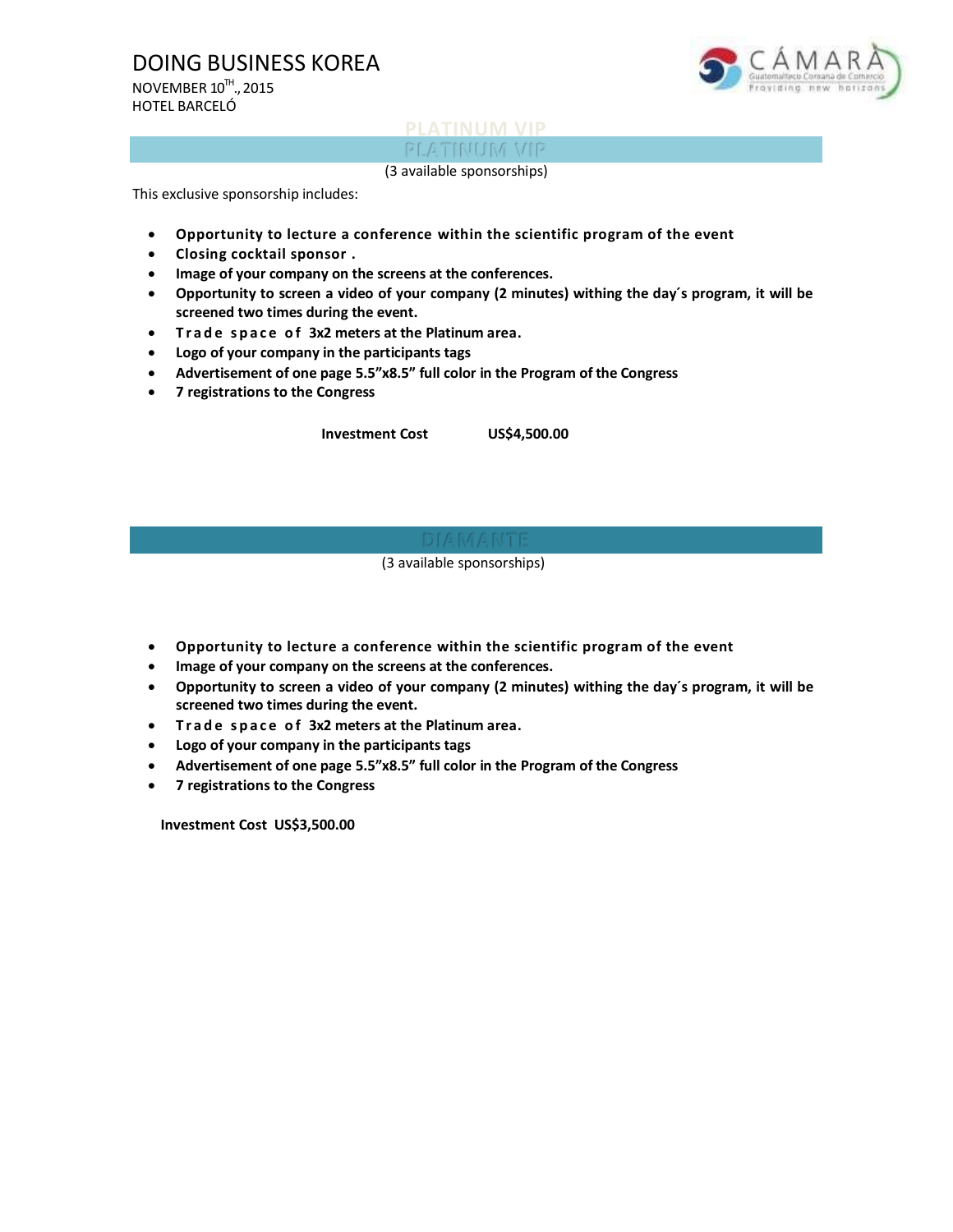

- **1 Trade space of 3x2 mts., Platinum area**
- **Sponsorship shared at Coffee break**
- **O p p o r t u n i t y t o s e t a branding of your company at the coffee break area**
- **Advertisement of 1/2 página de 5.5"x 4.25" full color in the Program of the Congress**
- **5 registrations to the Congress**

**Investment Cost US\$3,200.00**

### **Trade Spaces**

- **1 trade space of 4x2 mts, Platinum area US\$1,500.00**
- **1 trade space of 3x2 mts., Gold area US\$1,200.00**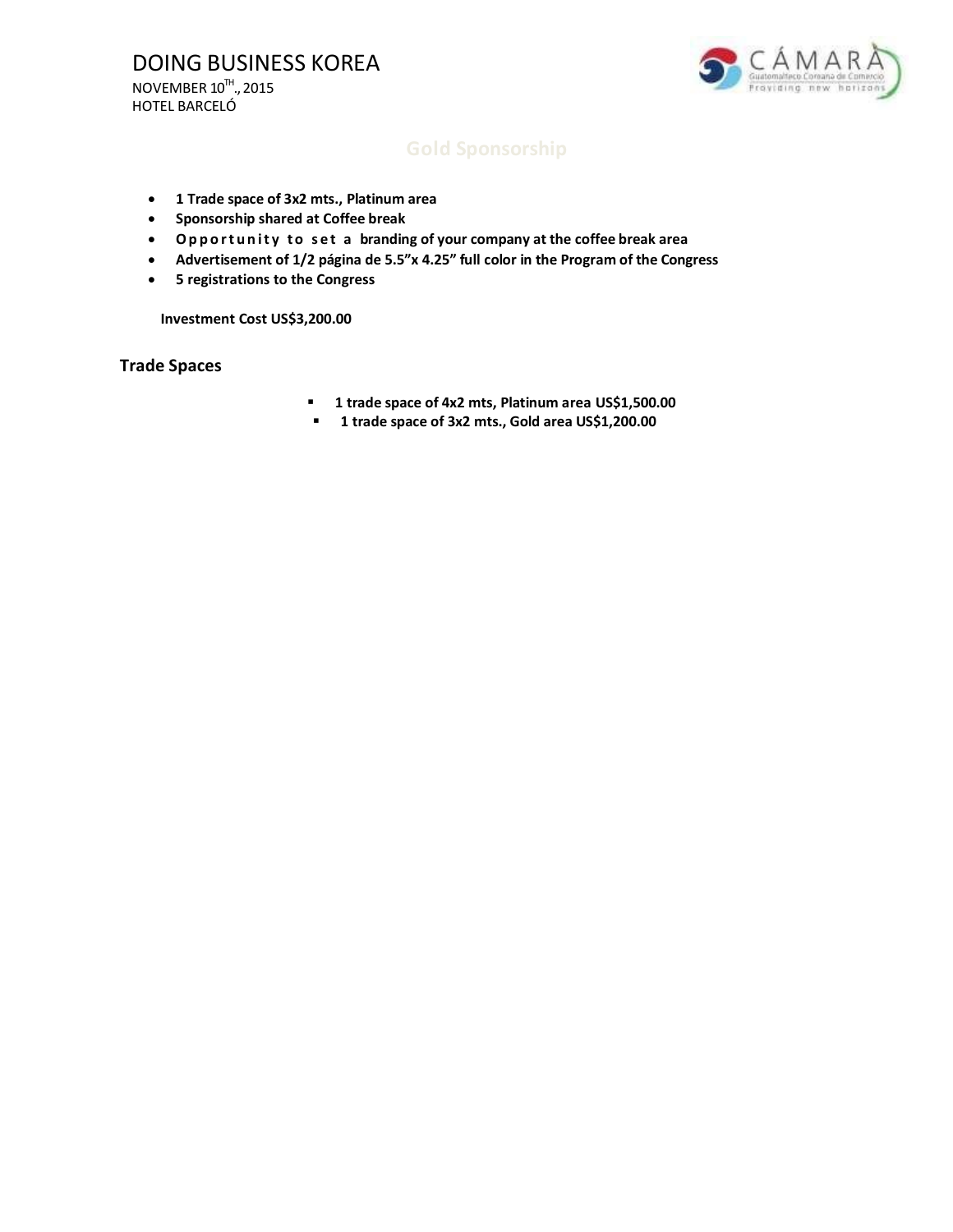

There are another sponsorhip options that will allow to promote your company according to your budget. These extra sponsorships only would be purchased by the event sponsors or to companies that have bought a trade space. We are willing to hear your suggestions.

| <b>Conference lounge</b><br>Includes:                                                                                        |                        |
|------------------------------------------------------------------------------------------------------------------------------|------------------------|
| Lounge withing the Conventions Center<br>$\bullet$<br><b>Permanent Coffee</b><br>Furniture                                   |                        |
| Option to set exclusive publicity of your<br>company within the lounge                                                       | Us\$1500.00<br>Per day |
| <b>Note Block and pens</b><br>Opportunity to have your logo printed on the<br>note blocks and pens that will be given to the |                        |
| participants at the event.                                                                                                   | Us\$1500.00            |
| LINK OF YOUR COMPANY AT THE OFFICIAL WEBSITE                                                                                 |                        |
| OF THE CONGRESS                                                                                                              |                        |
| Direct link of the congress website to your                                                                                  |                        |
| main company website.                                                                                                        | Us\$200.00             |
| <b>T-SHIRTS</b><br>Opportunity to place your logo (exclusive for one<br>company) on the Congress Staff T-shirts.             | US\$1000.00            |
| PUBLICITY OF YOUR COMPANY                                                                                                    |                        |
| Opportunity to set publicity of your company                                                                                 |                        |
| within the official backpack that will be given to                                                                           |                        |
| the participants. It does not include material.                                                                              | US\$500.00             |
| <b>ADVERTISEMENT OF THE PROGRAM</b>                                                                                          |                        |
| A full page of 8.5" high x 5.5" full                                                                                         | US\$500.00             |
| color (it does not include art creation)                                                                                     |                        |
| ADVERTISEMENT OF THE PROGRAM                                                                                                 |                        |
| A full page of 4.25" high x 5.5" full                                                                                        | US\$350.00             |
| color                                                                                                                        |                        |

If you have any suggestion of how would you like to present the company to the congress, please contact us.

#### MORE INFORMATION

502+5509-2504, 5896-9528 [creacionv@gmail.com](mailto:creacionv@gmail.com)